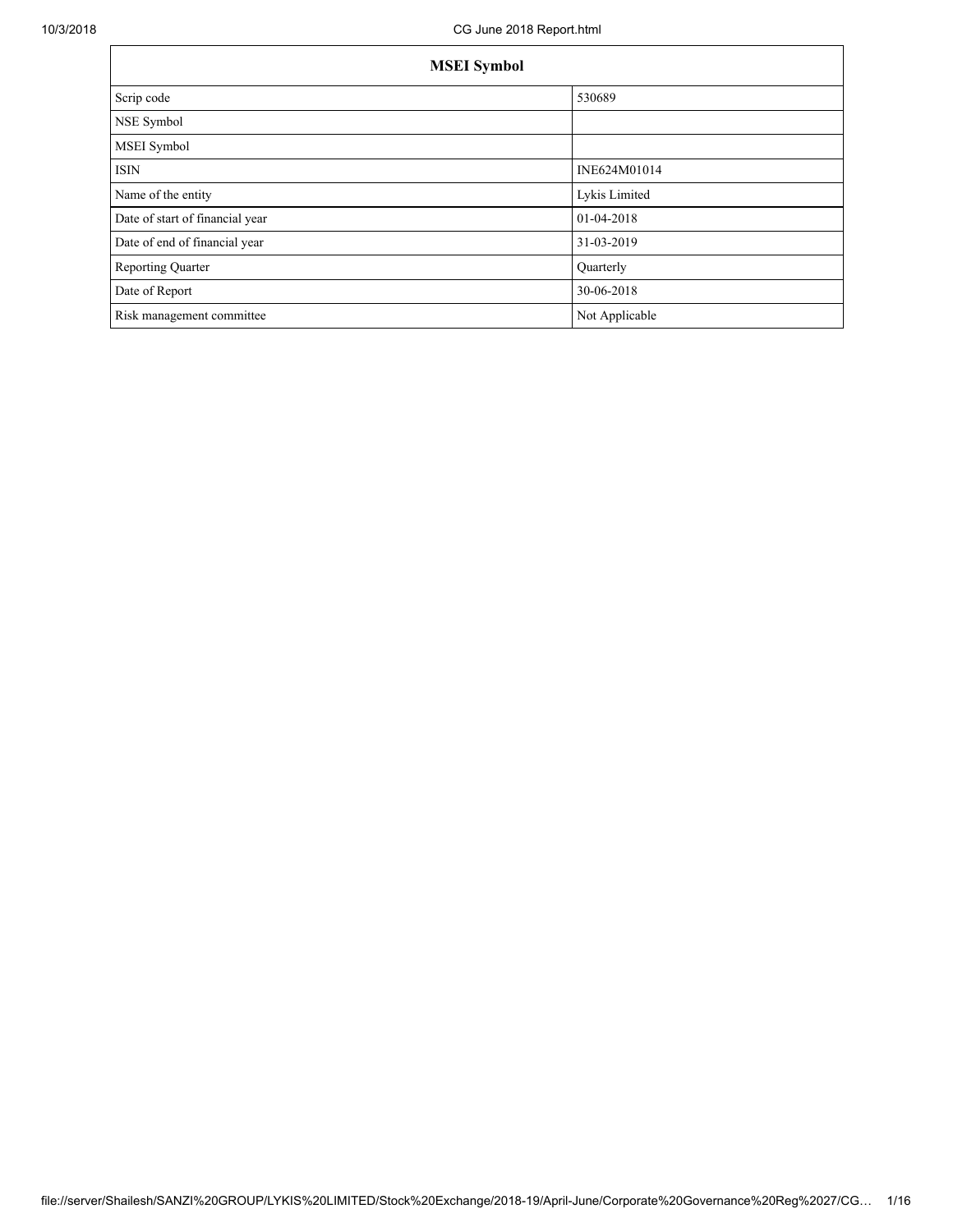|                         | <b>Annexure I</b>                                              |                             |            |            |                                                                                      |                                       |                               |                                                                      |                      |                                            |                                                                                                                                                    |                                                                                                                                                                          |                                                                                                                                                                                              |                                      |                                             |
|-------------------------|----------------------------------------------------------------|-----------------------------|------------|------------|--------------------------------------------------------------------------------------|---------------------------------------|-------------------------------|----------------------------------------------------------------------|----------------------|--------------------------------------------|----------------------------------------------------------------------------------------------------------------------------------------------------|--------------------------------------------------------------------------------------------------------------------------------------------------------------------------|----------------------------------------------------------------------------------------------------------------------------------------------------------------------------------------------|--------------------------------------|---------------------------------------------|
|                         | Annexure I to be submitted by listed entity on quarterly basis |                             |            |            |                                                                                      |                                       |                               |                                                                      |                      |                                            |                                                                                                                                                    |                                                                                                                                                                          |                                                                                                                                                                                              |                                      |                                             |
|                         |                                                                |                             |            |            |                                                                                      |                                       |                               | I. Composition of Board of Directors                                 |                      |                                            |                                                                                                                                                    |                                                                                                                                                                          |                                                                                                                                                                                              |                                      |                                             |
|                         |                                                                |                             |            |            |                                                                                      |                                       |                               | Disclosure of notes on composition of board of directors explanatory |                      |                                            |                                                                                                                                                    |                                                                                                                                                                          |                                                                                                                                                                                              |                                      |                                             |
|                         |                                                                |                             |            |            | Is there any change in information of board of directors compare to previous quarter |                                       |                               |                                                                      |                      |                                            |                                                                                                                                                    |                                                                                                                                                                          | No of post                                                                                                                                                                                   |                                      |                                             |
| Sr                      | Title<br>(Mr<br>Ms)                                            | Name of the<br>Director     | PAN        | <b>DIN</b> | Category 1<br>of directors                                                           | Category 2<br>of directors            | Category<br>3 of<br>directors | Date of<br>appointment<br>in the<br>current term                     | Date of<br>cessation | Tenure<br>of<br>director<br>(in<br>months) | No of<br>Directorship<br>in listed<br>entities<br>including<br>this listed<br>entity (Refer<br>Regulation<br>$25(1)$ of<br>Listing<br>Regulations) | Number of<br>memberships<br>in Audit/<br>Stakeholder<br>Committee(s)<br>including this<br>listed entity<br>(Refer<br>Regulation<br>$26(1)$ of<br>Listing<br>Regulations) | of<br>Chairperson<br>in Audit/<br>Stakeholder<br>Committee<br>held in listed<br>entities<br>including<br>this listed<br>entity (Refer<br>Regulation<br>$26(1)$ of<br>Listing<br>Regulations) | Notes for<br>not<br>providing<br>PAN | Notes for<br>not<br>providing<br><b>DIN</b> |
|                         | Mr                                                             | Vijay<br>Kishanlal<br>Kedia | AAOPK6277D | 00230480   | Non-<br>Executive -<br>Non<br>Independent<br>Director                                | Chairperson<br>related to<br>Promoter |                               | 02-05-2011                                                           |                      |                                            | 2                                                                                                                                                  |                                                                                                                                                                          | $\mathbf{0}$                                                                                                                                                                                 |                                      |                                             |
| $\overline{c}$          | Mr                                                             | Prince<br>Tulsian           | ACJPT0077H | 02691348   | Executive<br>Director                                                                | Not<br>Applicable                     |                               | 22-12-2009                                                           |                      |                                            |                                                                                                                                                    | $\overline{2}$                                                                                                                                                           | $\mathbf{0}$                                                                                                                                                                                 |                                      |                                             |
| $\overline{\mathbf{3}}$ | Mr                                                             | Nadir<br>Umedali<br>Dhrolia | AHSPD9326K | 03303675   | Non-<br>Executive -<br>Non<br>Independent<br>Director                                | Not<br>Applicable                     |                               | 05-12-2011                                                           |                      |                                            |                                                                                                                                                    | $\theta$                                                                                                                                                                 | $\mathbf{0}$                                                                                                                                                                                 |                                      |                                             |
| $\overline{4}$          | Mr                                                             | Mayank<br>Jhunjhunwala      | AGYPJ0514C | 02695948   | Non-<br>Executive -<br>Independent<br>Director                                       | Not<br>Applicable                     |                               | 28-02-2014                                                           |                      | 52                                         |                                                                                                                                                    | 2                                                                                                                                                                        | $\overline{2}$                                                                                                                                                                               |                                      |                                             |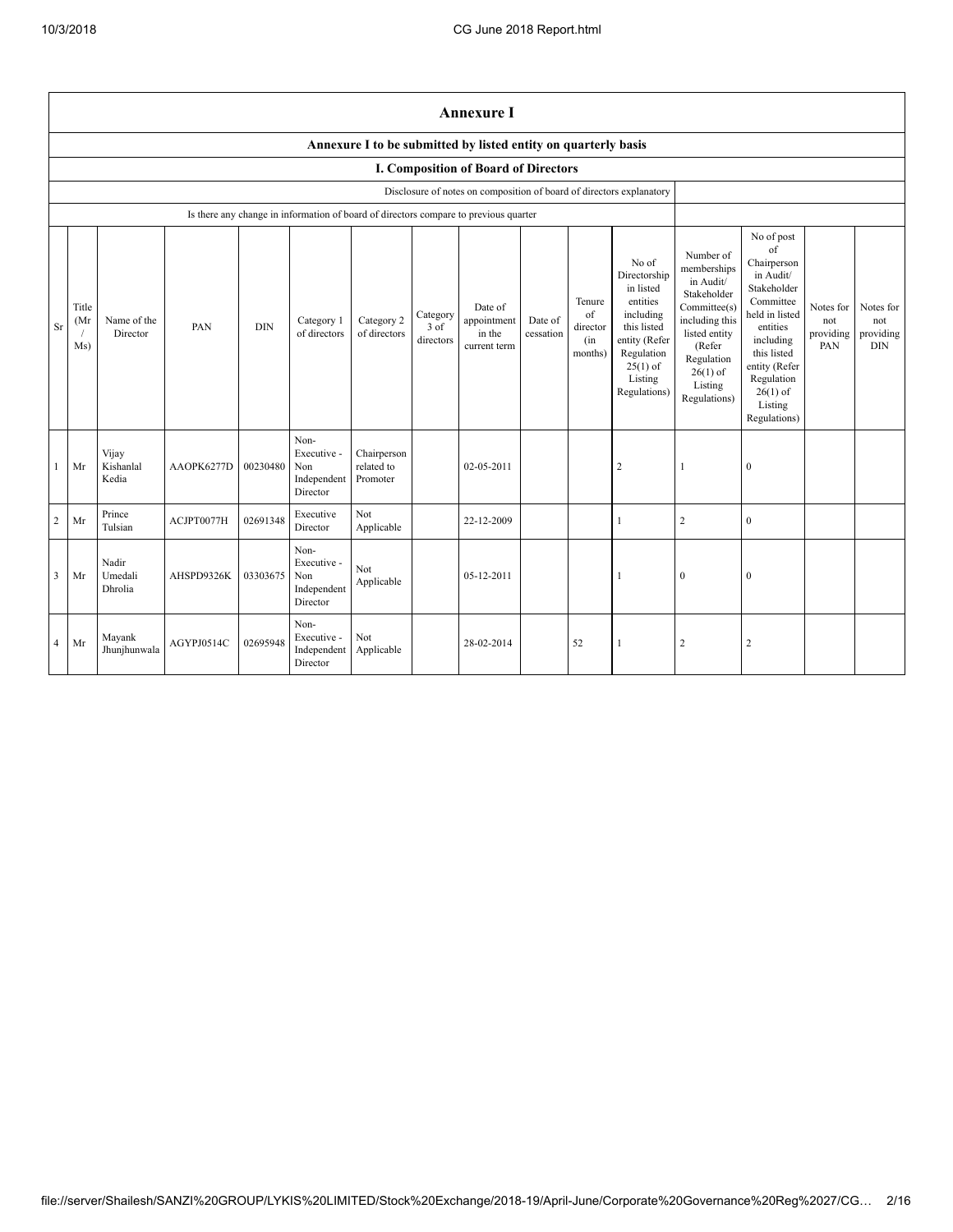|    | <b>Annexure I</b>                    |                             |            |            |                                                |                               |                               |                                                                |                      |                                            |                                                                                                                                                    |                                                                                                                                                                          |                                                                                                                                                                                                            |                                      |                                             |
|----|--------------------------------------|-----------------------------|------------|------------|------------------------------------------------|-------------------------------|-------------------------------|----------------------------------------------------------------|----------------------|--------------------------------------------|----------------------------------------------------------------------------------------------------------------------------------------------------|--------------------------------------------------------------------------------------------------------------------------------------------------------------------------|------------------------------------------------------------------------------------------------------------------------------------------------------------------------------------------------------------|--------------------------------------|---------------------------------------------|
|    |                                      |                             |            |            |                                                |                               |                               | Annexure I to be submitted by listed entity on quarterly basis |                      |                                            |                                                                                                                                                    |                                                                                                                                                                          |                                                                                                                                                                                                            |                                      |                                             |
|    | I. Composition of Board of Directors |                             |            |            |                                                |                               |                               |                                                                |                      |                                            |                                                                                                                                                    |                                                                                                                                                                          |                                                                                                                                                                                                            |                                      |                                             |
| Sr | Title<br>(Mr)<br>Ms)                 | Name of<br>the<br>Director  | PAN        | <b>DIN</b> | Category 1<br>of directors                     | Category 2<br>of<br>directors | Category<br>3 of<br>directors | Date of<br>appointment<br>in the<br>current term               | Date of<br>cessation | Tenure<br>of<br>director<br>(in<br>months) | No of<br>Directorship<br>in listed<br>entities<br>including<br>this listed<br>entity (Refer<br>Regulation<br>$25(1)$ of<br>Listing<br>Regulations) | Number of<br>memberships<br>in Audit/<br>Stakeholder<br>Committee(s)<br>including this<br>listed entity<br>(Refer<br>Regulation<br>$26(1)$ of<br>Listing<br>Regulations) | No of post<br>of<br>Chairperson<br>in Audit/<br>Stakeholder<br>Committee<br>held in listed<br>entities<br>including<br>this listed<br>entity (Refer<br>Regulation<br>$26(1)$ of<br>Listing<br>Regulations) | Notes for<br>not<br>providing<br>PAN | Notes for<br>not<br>providing<br><b>DIN</b> |
| 5  | Mr                                   | Rajendra<br>Manilal<br>Shah | AACPS7310M | 07259569   | Non-<br>Executive -<br>Independent<br>Director | Not<br>Applicable             |                               | 14-07-2015                                                     |                      | 36                                         |                                                                                                                                                    | $\mathbf{0}$                                                                                                                                                             | $\theta$                                                                                                                                                                                                   |                                      |                                             |
| 6  | Mrs                                  | Jyoti<br>Budhia             | ADZPB3659E | 00332044   | Non-<br>Executive -<br>Independent<br>Director | Not<br>Applicable             |                               | 31-03-2015                                                     |                      | 39                                         | $\overline{2}$                                                                                                                                     | 3                                                                                                                                                                        | $\Omega$                                                                                                                                                                                                   |                                      |                                             |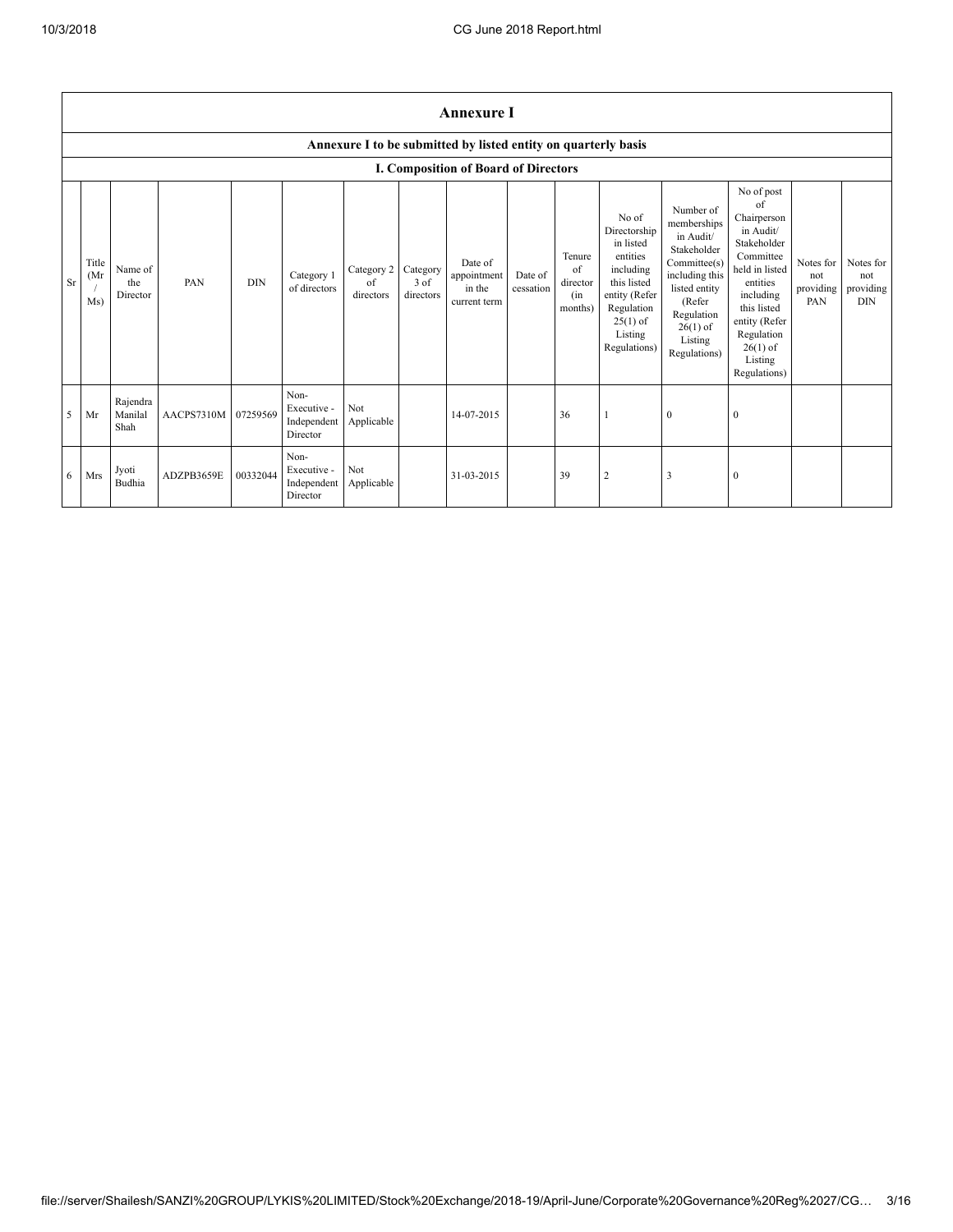|    | <b>Audit Committee Details</b> |                           |                                      |                         |         |  |  |  |
|----|--------------------------------|---------------------------|--------------------------------------|-------------------------|---------|--|--|--|
| Sr | <b>DIN Number</b>              | Name of Committee members | Category 1 of directors              | Category 2 of directors | Remarks |  |  |  |
|    | 02695948                       | Mayank Jhunjhunwala       | Non-Executive - Independent Director | Chairperson             |         |  |  |  |
|    | 00332044                       | Jyoti Budhia              | Non-Executive - Independent Director | Member                  |         |  |  |  |
|    | 02691348                       | Prince Tulsian            | Non-Executive - Independent Director | Member                  |         |  |  |  |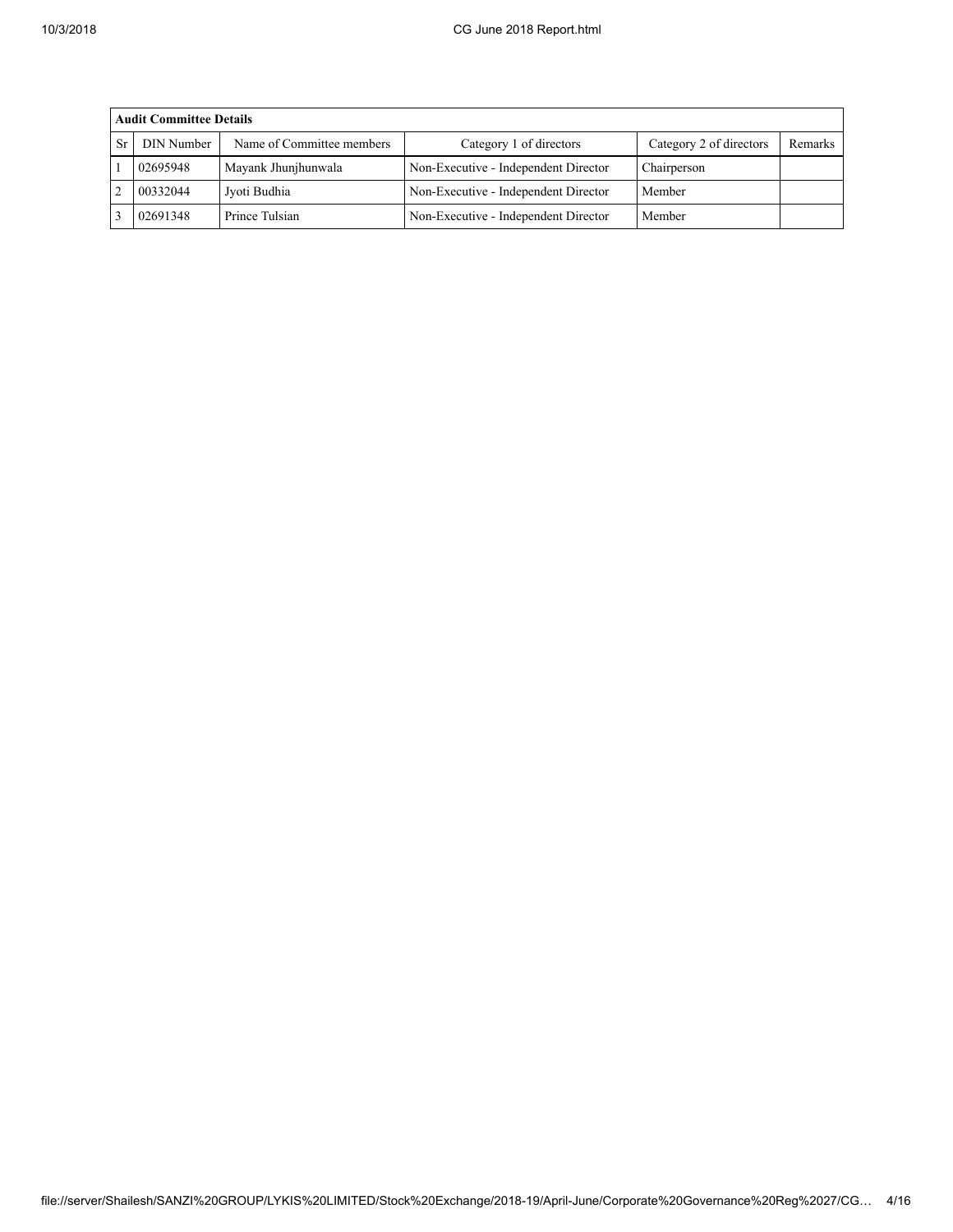|                | Nomination and remuneration committee |                           |                                          |                         |         |  |  |  |
|----------------|---------------------------------------|---------------------------|------------------------------------------|-------------------------|---------|--|--|--|
| <b>Sr</b>      | DIN Number                            | Name of Committee members | Category 1 of directors                  | Category 2 of directors | Remarks |  |  |  |
|                | 02695948                              | Mayank Jhunjhunwala       | Non-Executive - Independent Director     | Chairperson             |         |  |  |  |
| $\mathfrak{D}$ | 00230480                              | Vijay Kishanlal Kedia     | Non-Executive - Non Independent Director | Member                  |         |  |  |  |
|                | 03303675                              | Nadir Dhrolia             | Non-Executive - Non Independent Director | Member                  |         |  |  |  |
|                | 00332044                              | Jyoti Budhia              | Non-Executive - Independent Director     | Member                  |         |  |  |  |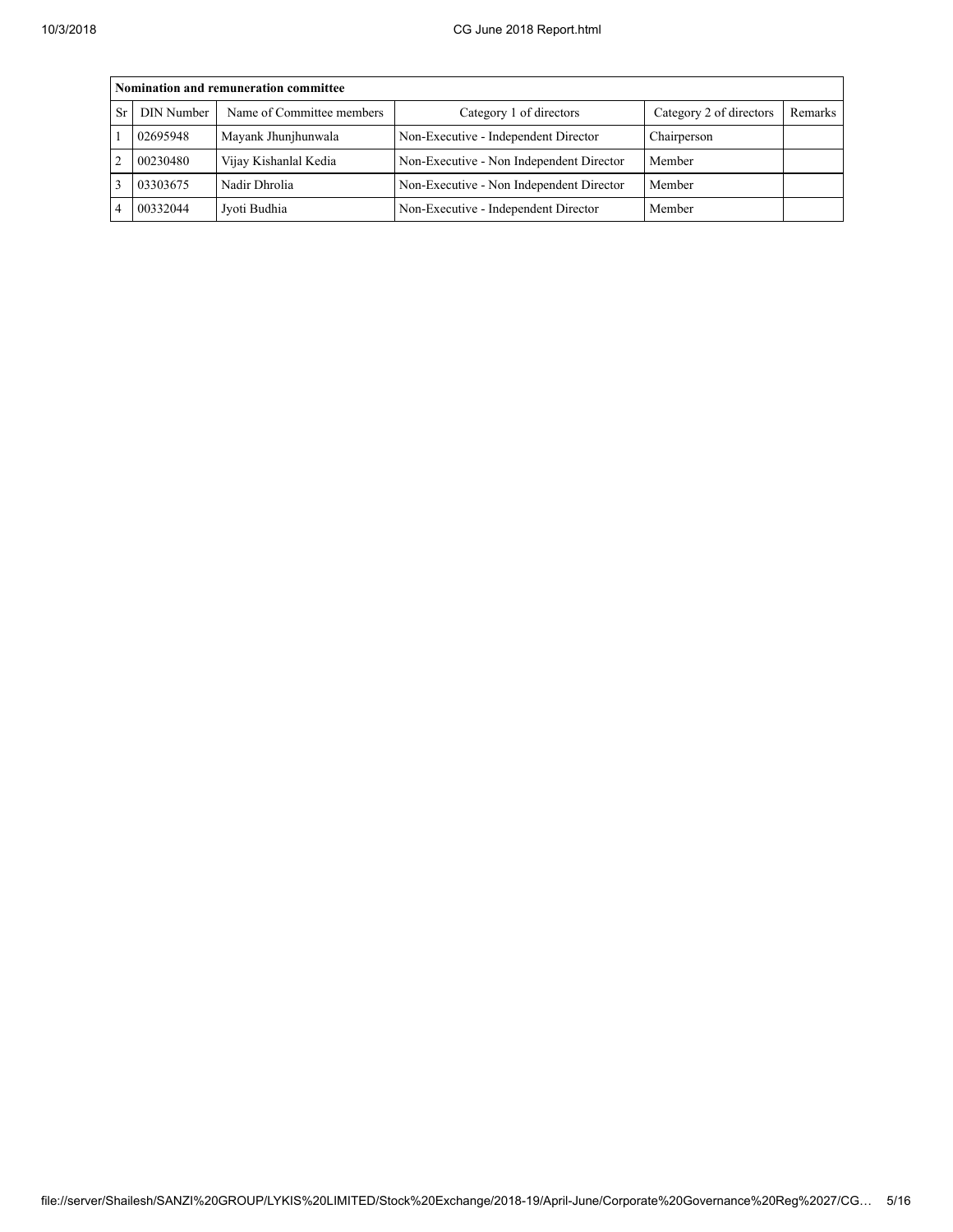| <b>Stakeholders Relationship Committee</b> |                           |                                      |                         |         |  |  |  |  |
|--------------------------------------------|---------------------------|--------------------------------------|-------------------------|---------|--|--|--|--|
| DIN Number                                 | Name of Committee members | Category 1 of directors              | Category 2 of directors | Remarks |  |  |  |  |
| 02695948                                   | Mayank Jhunjhunwala       | Non-Executive - Independent Director | Chairperson             |         |  |  |  |  |
| 00330244                                   | Jyoti Budhia              | Non-Executive - Independent Director | Member                  |         |  |  |  |  |
| 02691348                                   | Prince Tulsian            | <b>Executive Director</b>            | Member                  |         |  |  |  |  |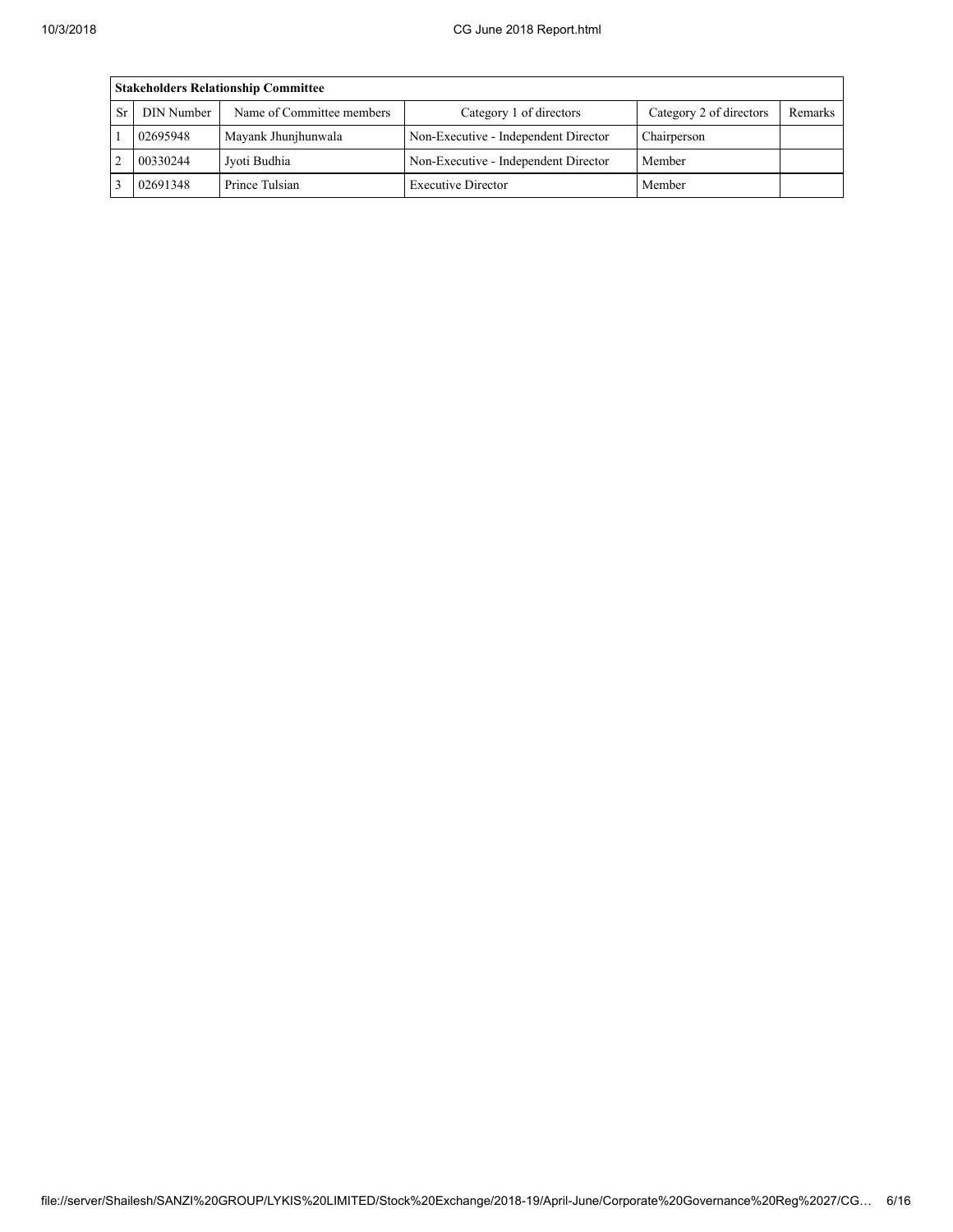|           | <b>Risk Management Committee</b> |                           |                         |                         |         |  |  |  |  |
|-----------|----------------------------------|---------------------------|-------------------------|-------------------------|---------|--|--|--|--|
| <b>Sr</b> | DIN Number                       | Name of Committee members | Category 1 of directors | Category 2 of directors | Remarks |  |  |  |  |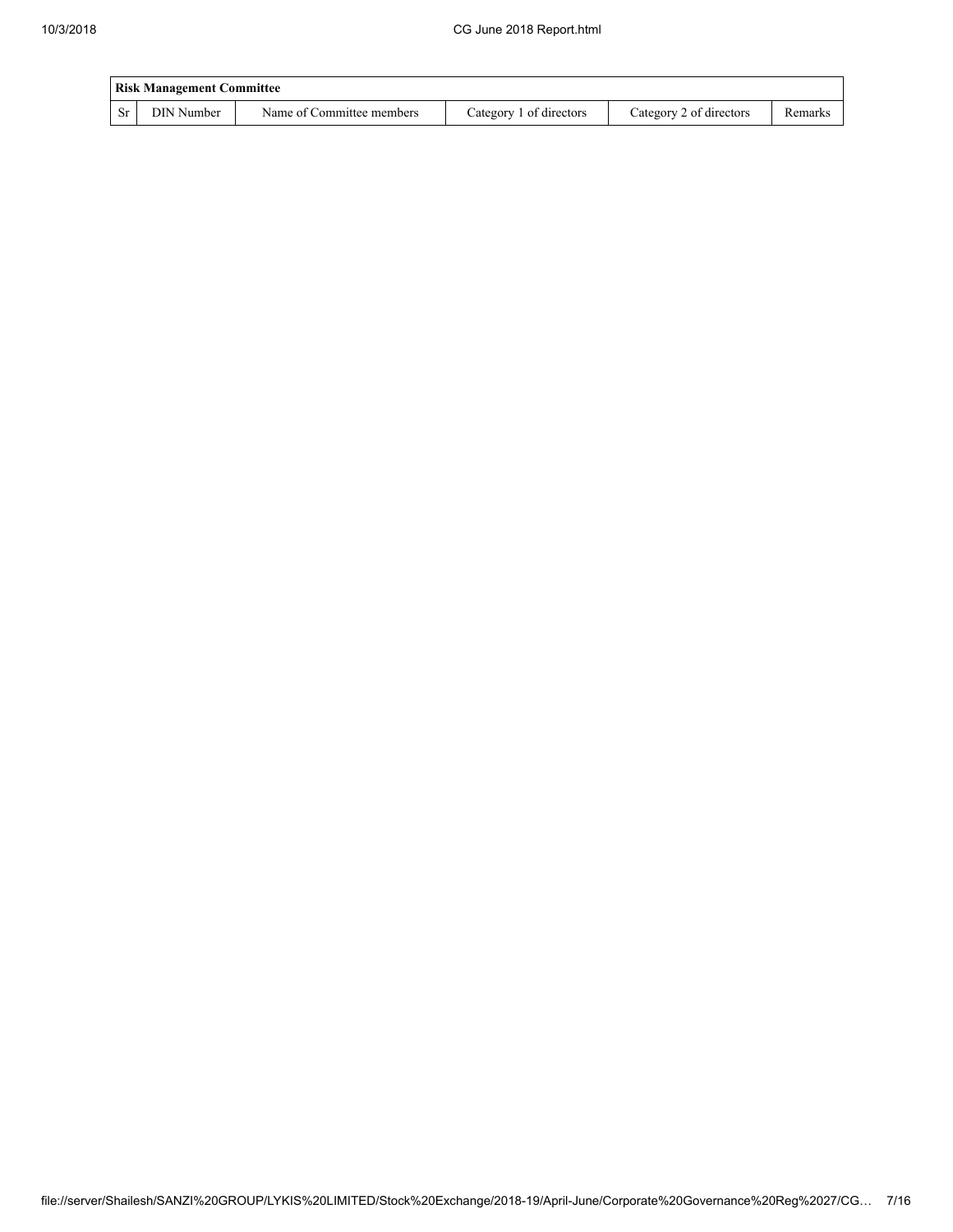|    | <b>Corporate Social Responsibility Committee</b> |                           |                         |                         |         |  |  |  |  |
|----|--------------------------------------------------|---------------------------|-------------------------|-------------------------|---------|--|--|--|--|
| Sr | DIN Number                                       | Name of Committee members | Category 1 of directors | Category 2 of directors | Remarks |  |  |  |  |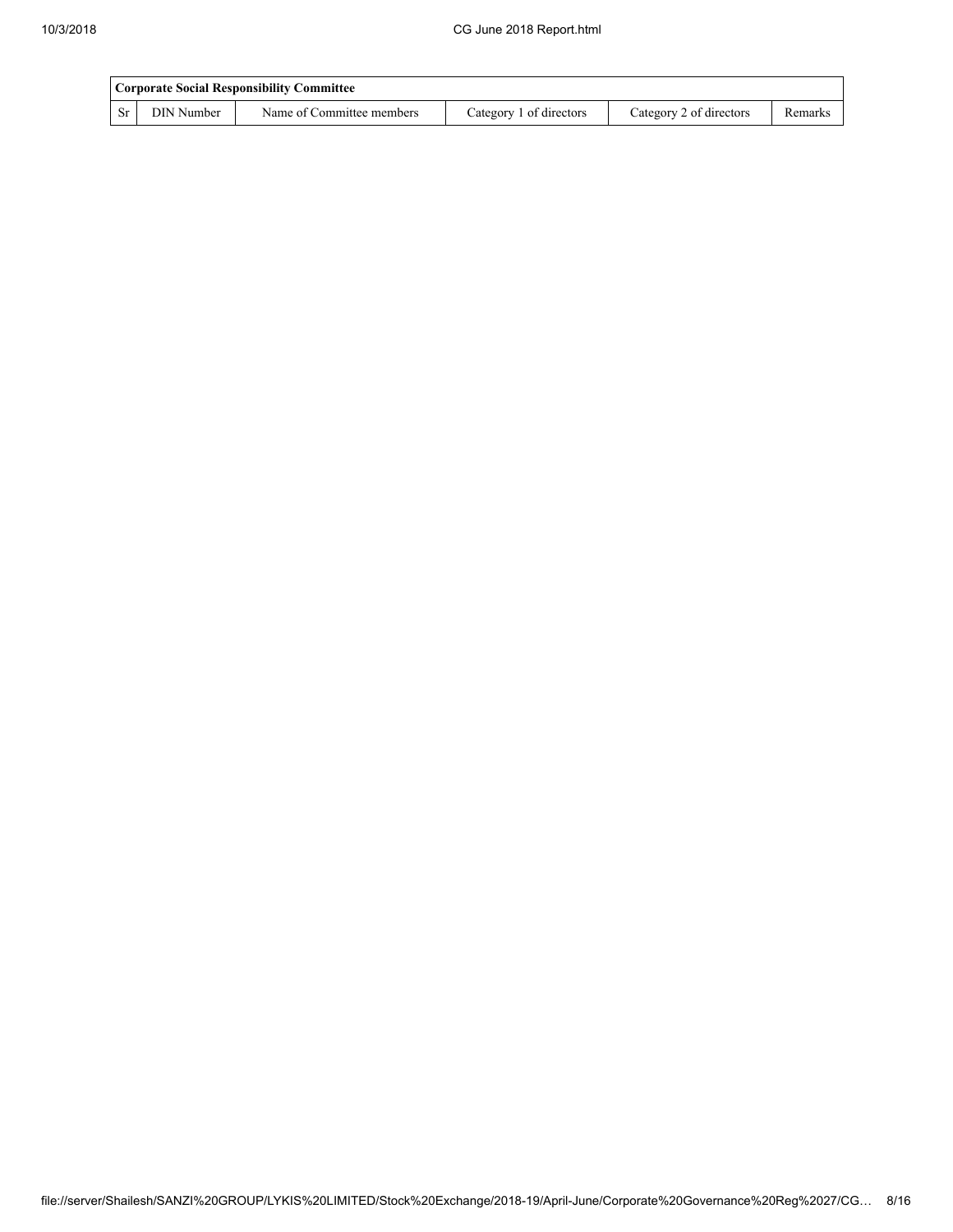| <b>Other Committee</b> |                                                                                                                                     |  |  |  |  |  |  |  |
|------------------------|-------------------------------------------------------------------------------------------------------------------------------------|--|--|--|--|--|--|--|
|                        | Sr   DIN Number   Name of Committee members   Name of other committee   Category 1 of directors   Category 2 of directors   Remarks |  |  |  |  |  |  |  |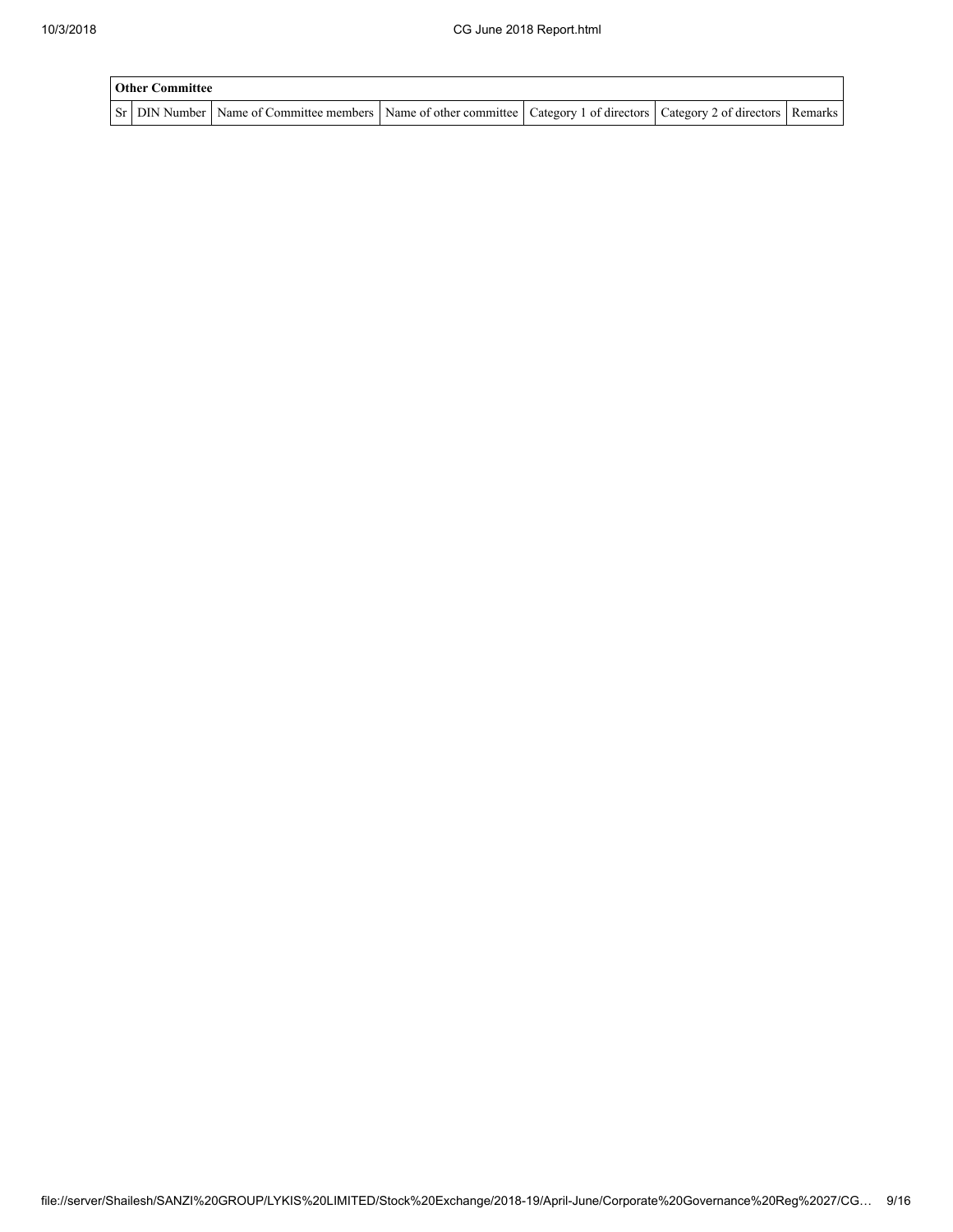|                | Annexure 1                                                       |                                                         |                                                                |  |  |  |  |  |
|----------------|------------------------------------------------------------------|---------------------------------------------------------|----------------------------------------------------------------|--|--|--|--|--|
|                | <b>Annexure 1</b>                                                |                                                         |                                                                |  |  |  |  |  |
|                | III. Meeting of Board of Directors                               |                                                         |                                                                |  |  |  |  |  |
|                | Disclosure of notes on meeting of board of directors explanatory |                                                         |                                                                |  |  |  |  |  |
| <b>Sr</b>      | Date(s) of meeting (if any) in the<br>previous quarter           | $Date(s)$ of meeting (if any) in the<br>current quarter | Maximum gap between any two consecutive (in<br>number of days) |  |  |  |  |  |
|                | 14-02-2018                                                       |                                                         |                                                                |  |  |  |  |  |
| $\overline{2}$ |                                                                  | 30-05-2018                                              | 104                                                            |  |  |  |  |  |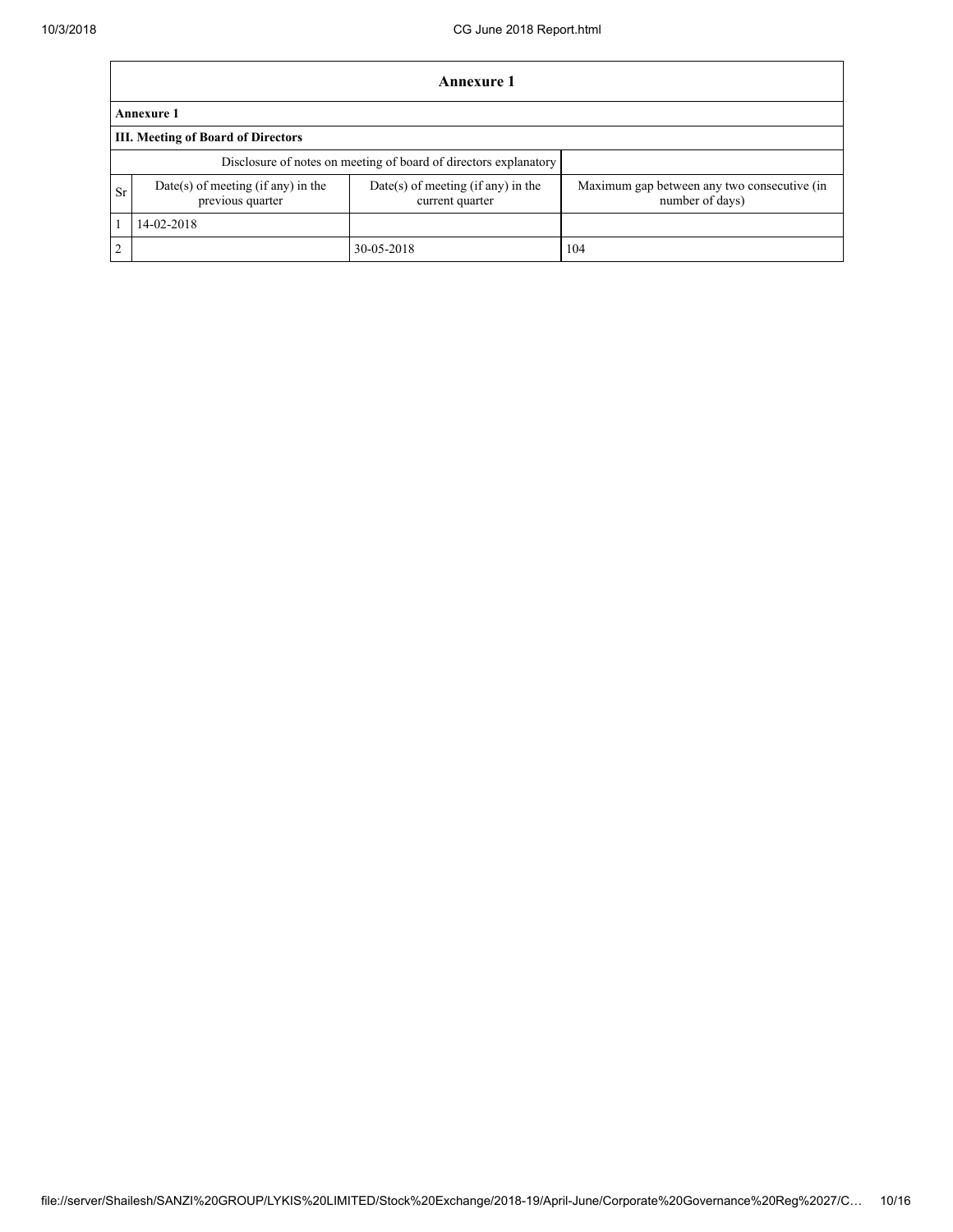| Annexure 1     |                                                          |                                                                     |                                                     |                                 |                                                                     |                                                                               |                               |  |  |
|----------------|----------------------------------------------------------|---------------------------------------------------------------------|-----------------------------------------------------|---------------------------------|---------------------------------------------------------------------|-------------------------------------------------------------------------------|-------------------------------|--|--|
|                | <b>IV. Meeting of Committees</b>                         |                                                                     |                                                     |                                 |                                                                     |                                                                               |                               |  |  |
|                | Disclosure of notes on meeting of committees explanatory |                                                                     |                                                     |                                 |                                                                     |                                                                               |                               |  |  |
| <b>Sr</b>      | Name of<br>Committee                                     | $Date(s)$ of meeting<br>of the committee in<br>the relevant quarter | Whether<br>requirement of<br>Ouorum met<br>(Yes/No) | Requirement<br>of Quorum<br>met | $Date(s)$ of meeting<br>of the committee in<br>the previous quarter | Maximum gap between<br>any two consecutive<br>meetings (in number of<br>days) | Name of<br>other<br>committee |  |  |
|                | Audit<br>Committee                                       | 30-05-2018                                                          | Yes                                                 |                                 | 14-02-2018                                                          | 104                                                                           |                               |  |  |
| $\overline{2}$ | Nomination<br>and<br>remuneration<br>committee           | 30-05-2018                                                          | Yes                                                 | 4                               | 14-02-2018                                                          | 104                                                                           |                               |  |  |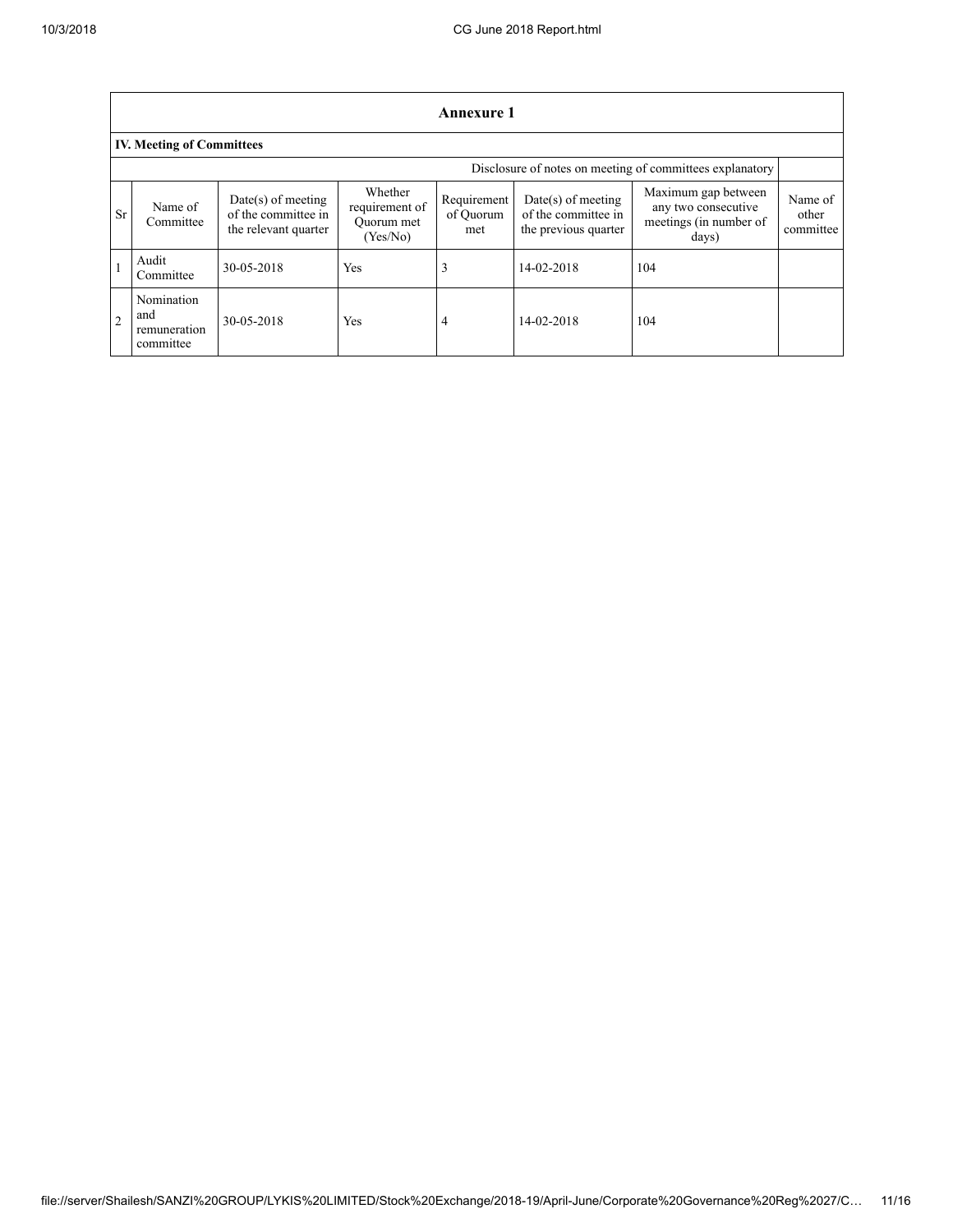|                | Annexure 1                                                                                                |                                  |                                                                    |  |  |  |  |
|----------------|-----------------------------------------------------------------------------------------------------------|----------------------------------|--------------------------------------------------------------------|--|--|--|--|
|                | V. Related Party Transactions                                                                             |                                  |                                                                    |  |  |  |  |
|                | Subject                                                                                                   | Compliance status<br>(Yes/No/NA) | If status is "No" details of non-<br>compliance may be given here. |  |  |  |  |
|                | Whether prior approval of audit committee obtained                                                        | Yes                              |                                                                    |  |  |  |  |
| $\overline{2}$ | Whether shareholder approval obtained for material RPT                                                    | NA                               |                                                                    |  |  |  |  |
|                | Whether details of RPT entered into pursuant to omnibus approval<br>have been reviewed by Audit Committee | Yes                              |                                                                    |  |  |  |  |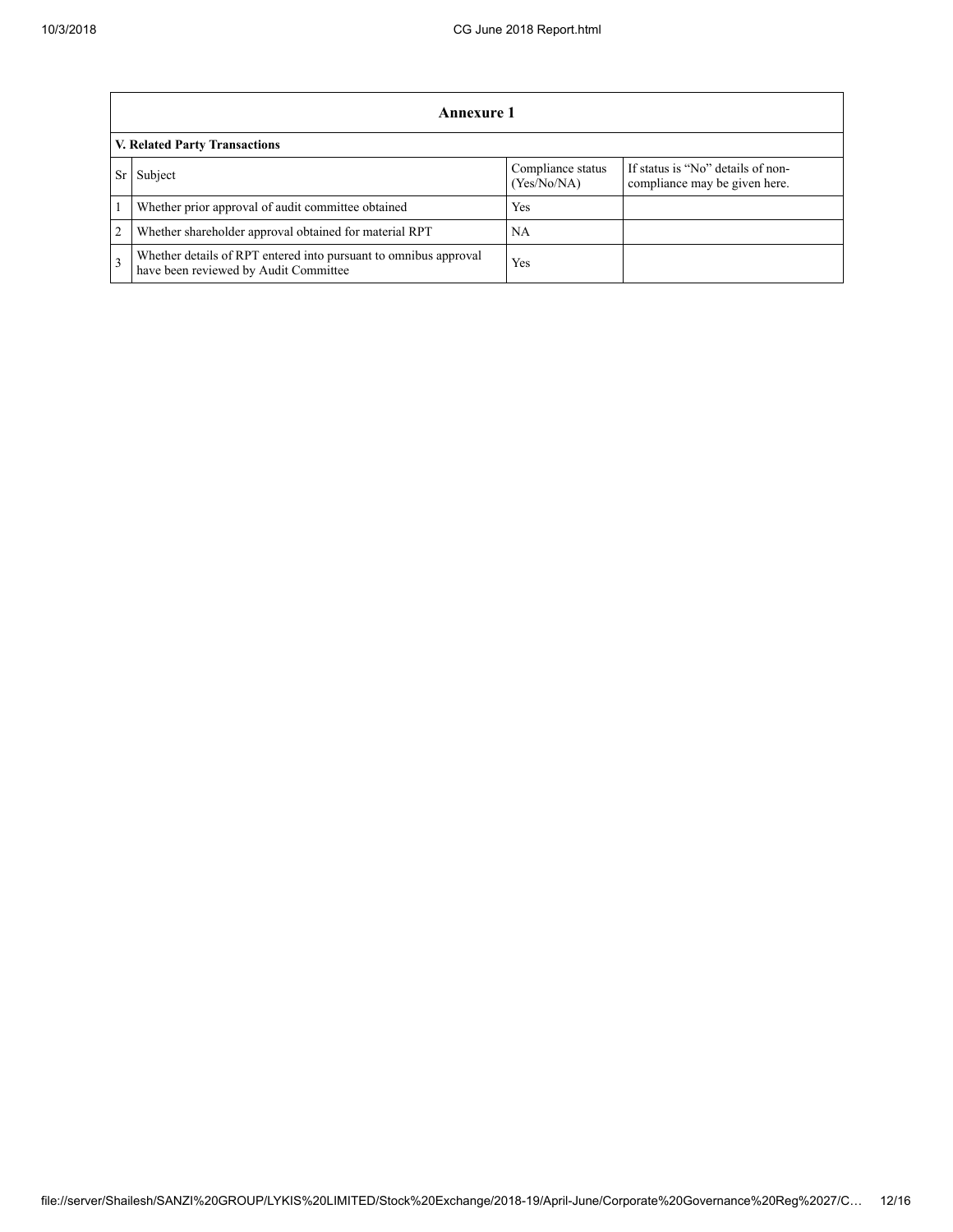| Annexure 1              |                                                                                                                                                                                                                 |                               |  |  |
|-------------------------|-----------------------------------------------------------------------------------------------------------------------------------------------------------------------------------------------------------------|-------------------------------|--|--|
| <b>VI.</b> Affirmations |                                                                                                                                                                                                                 |                               |  |  |
| Sr                      | Subject                                                                                                                                                                                                         | Compliance<br>status (Yes/No) |  |  |
| $\mathbf{1}$            | The composition of Board of Directors is in terms of SEBI (Listing obligations and disclosure requirements)<br>Regulations, 2015                                                                                | Yes                           |  |  |
| $\overline{2}$          | The composition of the following committees is in terms of SEBI(Listing obligations and disclosure requirements)<br>Regulations, 2015 a. Audit Committee                                                        | Yes                           |  |  |
| 3                       | The composition of the following committees is in terms of SEBI(Listing obligations and disclosure requirements)<br>Regulations, 2015. b. Nomination & remuneration committee                                   | <b>Yes</b>                    |  |  |
| $\overline{4}$          | The composition of the following committees is in terms of SEBI(Listing obligations and disclosure requirements)<br>Regulations, 2015. c. Stakeholders relationship committee                                   | Yes                           |  |  |
| 5                       | The composition of the following committees is in terms of SEBI(Listing obligations and disclosure requirements)<br>Regulations, 2015. d. Risk management committee (applicable to the top 100 listed entities) | <b>NA</b>                     |  |  |
| 6                       | The committee members have been made aware of their powers, role and responsibilities as specified in SEBI<br>(Listing obligations and disclosure requirements) Regulations, 2015.                              | Yes                           |  |  |
| $\overline{7}$          | The meetings of the board of directors and the above committees have been conducted in the manner as specified in<br>SEBI (Listing obligations and disclosure requirements) Regulations, 2015.                  | Yes                           |  |  |
| 8                       | This report and/or the report submitted in the previous quarter has been placed before Board of Directors.                                                                                                      | Yes                           |  |  |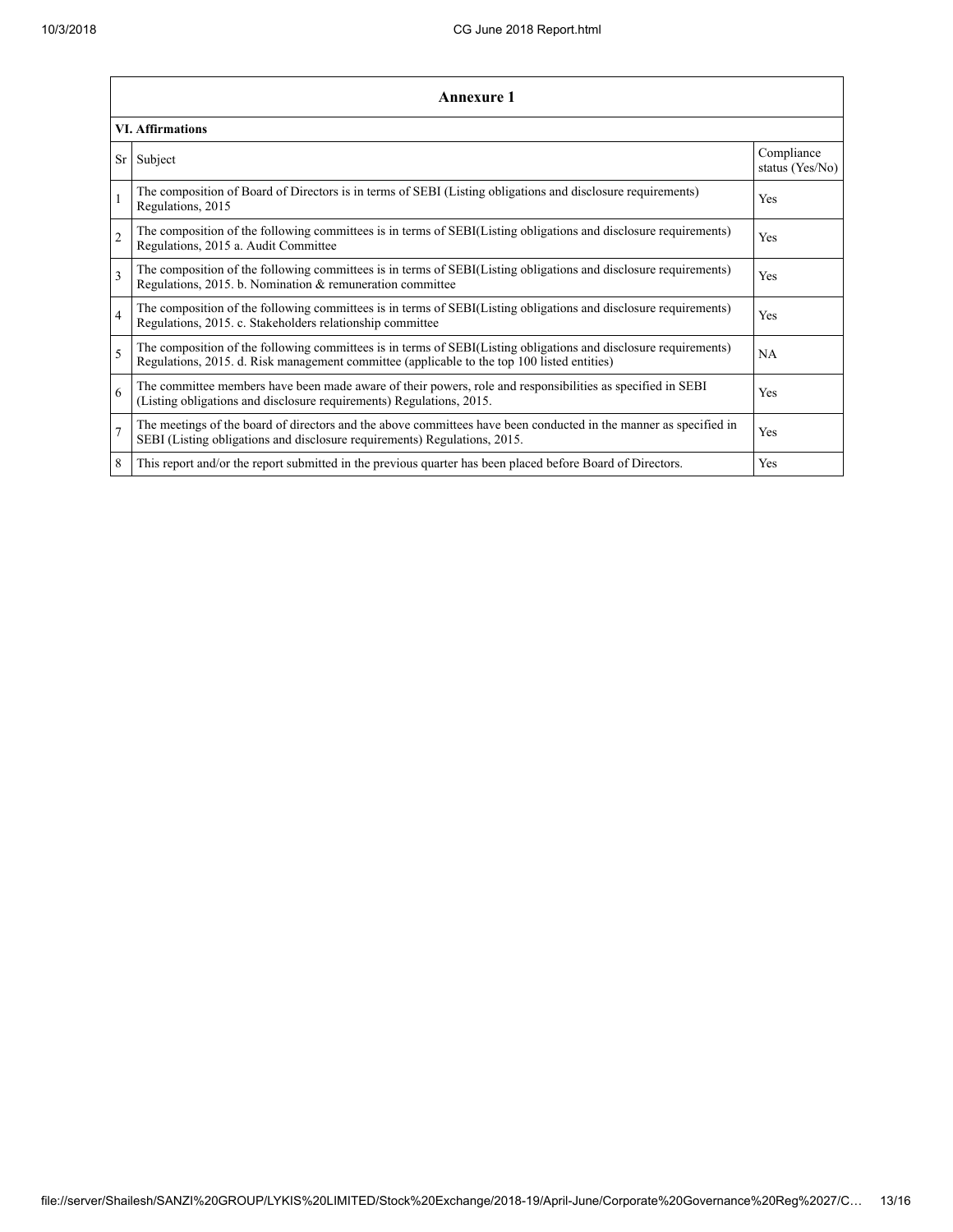| <b>Annexure 1</b> |                   |                                         |  |
|-------------------|-------------------|-----------------------------------------|--|
| <b>Sr</b>         | Subject           | Compliance status                       |  |
|                   | Name of signatory | Neha Mankame                            |  |
|                   | Designation       | Company Secretary and Compliance Office |  |